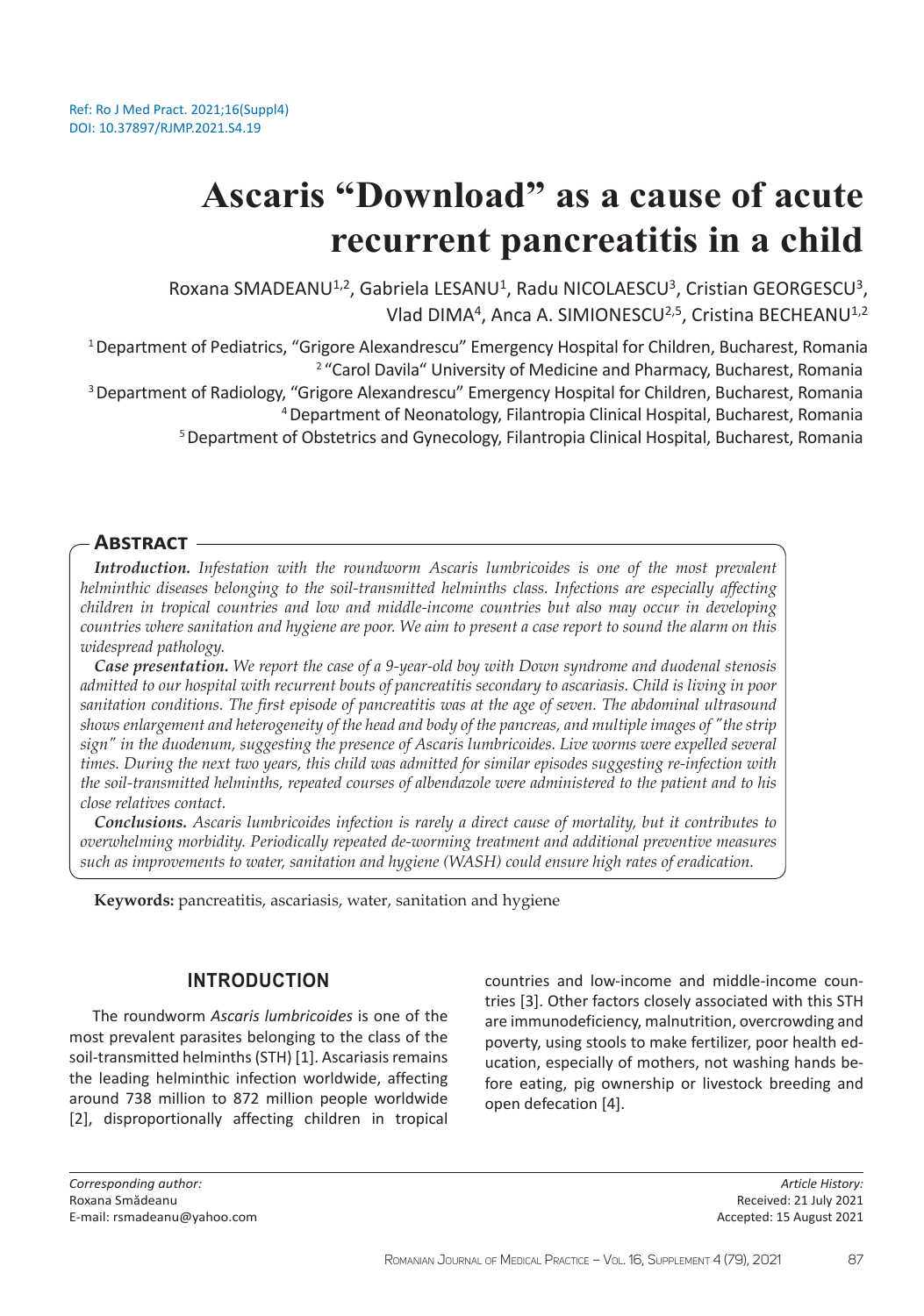Infestation is produced frequently by the ingestion (especially by young children) while playing or by intentional ingestion of contaminated soil [5] of fertilized eggs expelled with human faeces on the ground. The infecting form develops within two weeks [6,7]. Transmission may also occur by ingestion of water and/or vegetables and fruits contaminated by fertilized eggs [5]. The ingested eggs hatch into larvae in the jejunum, penetrate the gut wall and migrate through the portal vessels to the liver and then in the lungs [5], where the larvae are expectorated and swallowed. In the small intestine, they turn into adult worms and produce new eggs which are eliminated with faeces contaminating the soil and water [8]. Since these parasites do not multiply in the human host, reinfection is possible only when fertilized eggs are ingested [9].

*A. lumbricoides* infection is seldom a direct cause of mortality, but it contributes to lifetime morbidity. For example, complications related to Ascaris infection may cause up to 60,000 deaths annually in school-age children [9].

Most complications of *A. lumbricoides* infection are associated with intestinal and/or biliary obstruction and may lead to pancreatitis, cholecystitis, cholangitis, appendicitis, perforation of an intestinal segment, intestinal volvulus and peritonitis [8]. We aim to present a case report to sound the alarm on this widespread pathology.

# **CASE PRESENTATION**

We report the case of a 9-year-old boy with a history of acute recurrent pancreatitis (ARP). He was diagnosed at birth with Down syndrome and duodenal stenosis, for which surgery was performed on the third day of life. He present aortic bicuspidy with no hemodynamic impact. The child comes from a Romani family, living in a rural community. He lives with his parents and younger sister in a single room house; the water source is from a fountain, and no indoor bathroom exists. His parents are illiterate, and they do not have stable jobs.

He was first admitted to our department at the age of seven for vomiting and intense abdominal pain. He was stunted (16.5 kg, <5<sup>th</sup> percentile weight-for-age for Down syndrome and his height was 105 cm, on the 5<sup>th</sup> percentile height-for-age for Down syndrome), pale and tachycardic, with signs of dehydration and prostration. His abdomen was distended, and guarding at abdominal palpation was observed. Cognitive delay and scarce language skills were noticed, making communication difficult. The serum lipase and amylase were highly raised (2,349 UI/ml, respectively 7,087 UI/ml), C-reactive protein was 2.23 mg/dl and ESR 35 mm/h, whereas his serum lipid and calcium profile were within normal ranges. The abdominal ultrasound and CT revealed enlargement and heterogeneity of the head and body of the pancreas with an area of necrosis at the cephalic level and peripancreatic fluid. The main pancreatic duct was dilated (3 mm), particularly echogenic, and the peripancreatic fat was heterogeneous. Also, the air in the pancreatic and biliary ductal systems was observed.

He was admitted to the Intensive Care Unit, and on abdominal ultrasound performed after 24 hours we note the presence of an echogenic material in the intrahepatic bile ducts, common bile duct and the right hepatic duct, without acoustic shadowing. In the second duodenal segment are described several mobile tubular structures with a mean caliber of 4 mm. These structures had two hyperechoic linear strips on either side of the longitudinal anechoic lumen. This was when intestinal ascariasis was taken into account (Figure 1). Meanwhile, the patient pulls his nasogastric tube accidentally, and with that, a live *Ascaris lumbricoides* worm is expelled (Figure 2).





*FIGURE 1. Abdominal ultrasound. Up: dilated main pancreatic duct "unoccupied". Down: worms in the small intestine*

He received albendazole and this episode resolved within two weeks. During the last two years, he was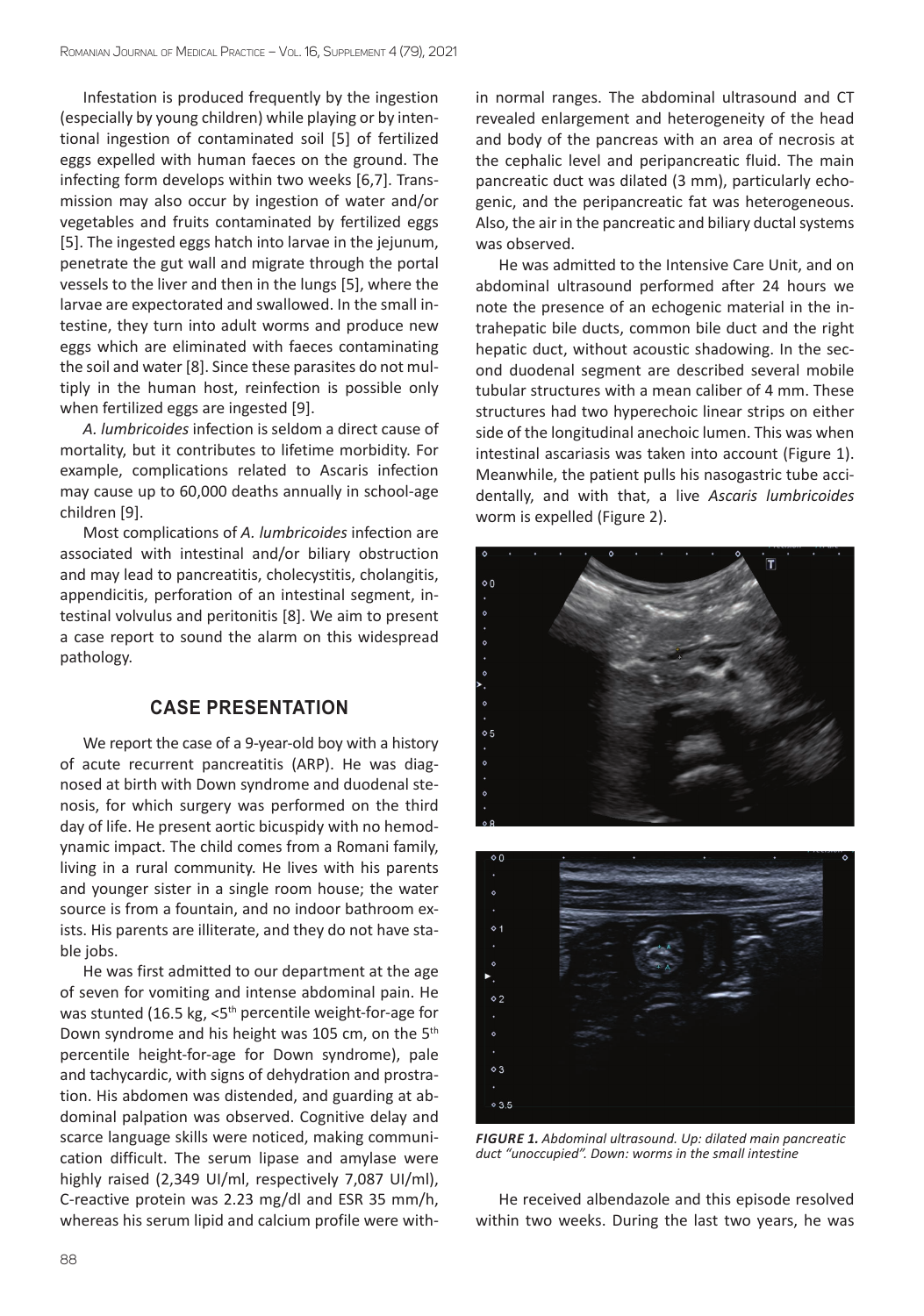

*FIGURE 2. Live Ascaris expelled with the nasogastric tube*

admitted for several milder episodes, and each time live roundworms were eliminated in his stool and vomit.

The last episode was in April 2020. He was admitted for similar complaints (abdominal pain and vomiting) with similar clinical picture. On admission, the serum lipase and amylase levels were increased (646 U/l respectively 1,054 U/l). The abdominal ultrasound revealed an enlarged pancreas with a visible main pancreatic duct of 3.5 mm (Figure 3) and multiple parasites in the small intestine. He received albendazole. During the first two days, we identified pinworms in his stools. After a slight improvement during the first 72 hours, his general condition worsens, and the pancreatic serum enzymes were increasing (amylase was 337 U/l and lipase was 2,251 U/l). The ultrasound showed a dilated Wirsung duct (6 mm) with a characteristic inside image of a parasite ("strip sign") and multiple images of parasites in the duodenum.



*FIGURE 3. Abdominal ultrasound. Ascaris in the main pancreatic duct*

After a prolonged course of de-worming and osmotic laxatives, live round worms were expelled multiple times, both by vomiting and stool. Endoscopic retrograde cholangiopancreatography (ERCP) was not performed because of the unavailability of this procedure. At follow-up ultrasound, the main pancreatic duct was slightly dilated (3 mm) but "unoccupied". The patient went on to be well and discharged after three weeks.

### **DISCUSSIONS**

Hepatobiliary and pancreatic ascariasis was first described as a clinical entity in Kashmir in India in 1985 [10]. In a review by Khuroo et al., ascariasis was nearly as common as gall stones in causing biliary and pancreatic disease in endemic areas [8]. Few studies highlighted the pancreatic, hepatobiliary and duodenal complications of ascariasis [11-14].

Hepatobiliary ultrasonography is the gold standard for the aetiology of pancreatitis: stones and ascariasis [15]. A study on 300 patients diagnosed with pancreatic ascariasis demonstrated the important roles of ultrasonography when combined with clinical examination and history [16]. This is true also for biliary ascariasis [17].

Ultrasonography can detect the presence of Ascaris worms in the biliary tree in more than 80% of patients confirmed at ERCP, but had low sensitivity and may be false negative in up to 30% of cases due to increased mobility and migration features of the worm, the worm is thin or in the pancreatic duct, or the common bile duct is non-dilated [18]. This can explain why, in our case, first ultrasound were normal. Moreover, the patient's liver enzymes levels were within the normal range on admission, further shading the possibility of an obstructive aetiology of pancreatitis.

A more invasive and expensive and not-so-ready available alternative is represented by endoscopic ultrasound, which is a highly accurate method to diagnose the aetiology of biliary and pancreatic ascariasis with a sensitivity of 85-91% and a specificity of 87-93%, which are equivalent to those of ERCP and highly superior to those of ultrasonography and CT [18].

The current indications for treating intestinal worms include albendazole, mebendazole, levamisole, ivermectin, niclosamide, praziquantel, and pyrantel. Benzimidazole derivatives (albendazole and mebendazole) are considered the mainstay drugs for roundworm and hookworm treatment [19]. Albendazole is relatively more effective but cannot remove the parasites completely. Single dosing regimens result in cure rates of 88% in roundworm infections [5]. However, the occurrence of resistance to anthelmintic drugs in nematode populations has been described in veterinary medicine [19]. Endotherapy is indicated if conservative treatment is not successful [20].

Water improvement (with piped enclosed sewerage systems), sanitation and hygiene interventions, espe